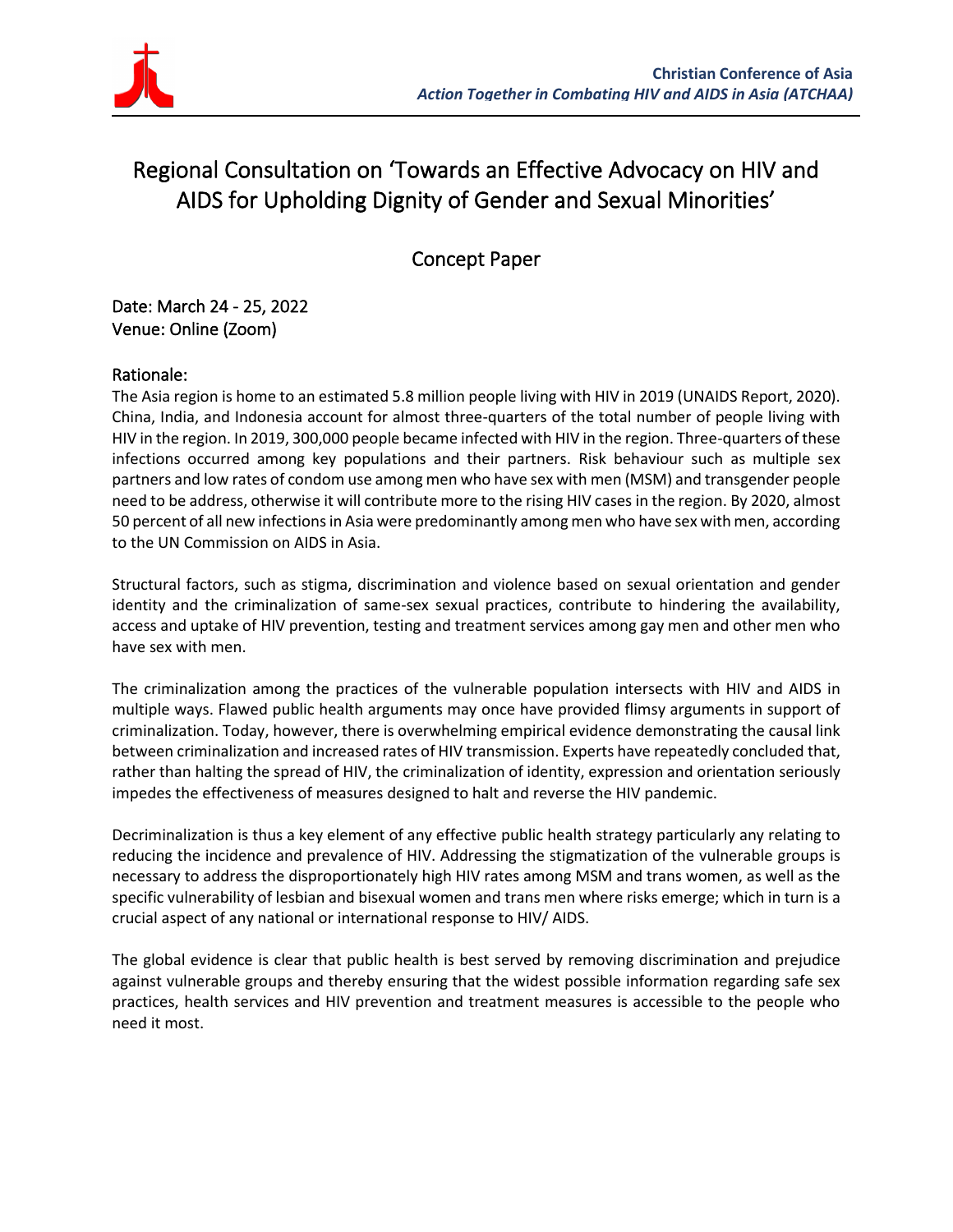

The continued criminalization is a major barrier to stemming the transmission of HIV in Asia. Additionally, the criminalization of certain identity, expression and orientation raises several HIV related human rights concerns. On a societal level, criminalization is an indicator of poor human rights protection in general. It is known that poor human rights protection overall enables HIV transmission and hinders access to treatment. On an individual level, criminalization acts as a further barrier for them to access HIV testing and healthcare, placing them at a discriminatory and systematic disadvantage when trying to realize their health-related human rights.

Replacing discriminative laws with supportive national policies can reduce the stigma and discrimination experienced by PLHIVs and vulnerable groups. And challenging laws and addressing harmful social, sexual, and gender norms that increase the vulnerability of key populations to HIV are vital for effective HIV responses across the region.

CCA acknowledges the importance of addressing the vulnerabilities of HIV and AIDS in the community. To combat the disease, it is important to address human sexuality and reproductive health and ensure the practice of safer sexual behaviors.

As part of the ATCHAA initiatives, CCA will provide a platform where we can equip ourselves with the subject better and discussed various strategies for the Churches and congregants to properly address the issue. A clamor for the churches to provide a space in discussing about the matter has been growing and as a response, CCA will conduct a regional consultation among member churches and councils to have a common understanding and discuss the way forward of the church.

HIV and AIDS and other issues related to it has been a special focus of the Christian Conference of Asia's programme priorities. Several skill building and advocacy programmes have been initiated by CCA to address concerns, as well as efforts to build an HIV competent church and community in Asia. In order to effectively respond to HIV and AIDS with the member Churches and Councils, CCA is continuing a journey on building capacity of its members to become inclusive and relevant for People Living with HIV and AIDS through Action Together to Combat HIV and AIDS in Asia (ATCHAA) programme.

#### **Objectives:**

- To have a relevant and contextual theological understanding of the Vulnerabilities of HIV and AIDS
- To define common strategies on the role of faith and faith-based institutions in responding to the issues of Identity, Expression and Orientation.
- To create an inclusive and welcoming space for PLHIV and other vulnerable groups
- To advocate for Treatment, Care and Support for PLHIVs and other vulnerable groups
- To understand gender and sexual diversity and its connection to HIV programming and services
- To bring attention to criminal provisions on marginalized communities

#### **Expected Outcome**

- Participants are equipped with knowledge regarding vulnerabilities of HIV and AIDS
- Exchange of Learning on various models of best practices in the region
- Advocacy and networking among participants to challenge existing discriminatory legal barriers
- Updated knowledge on HIV and AIDS and related issues especially during COVID-19 Pandemic
- Faith communities become enabling, welcoming, and inclusive